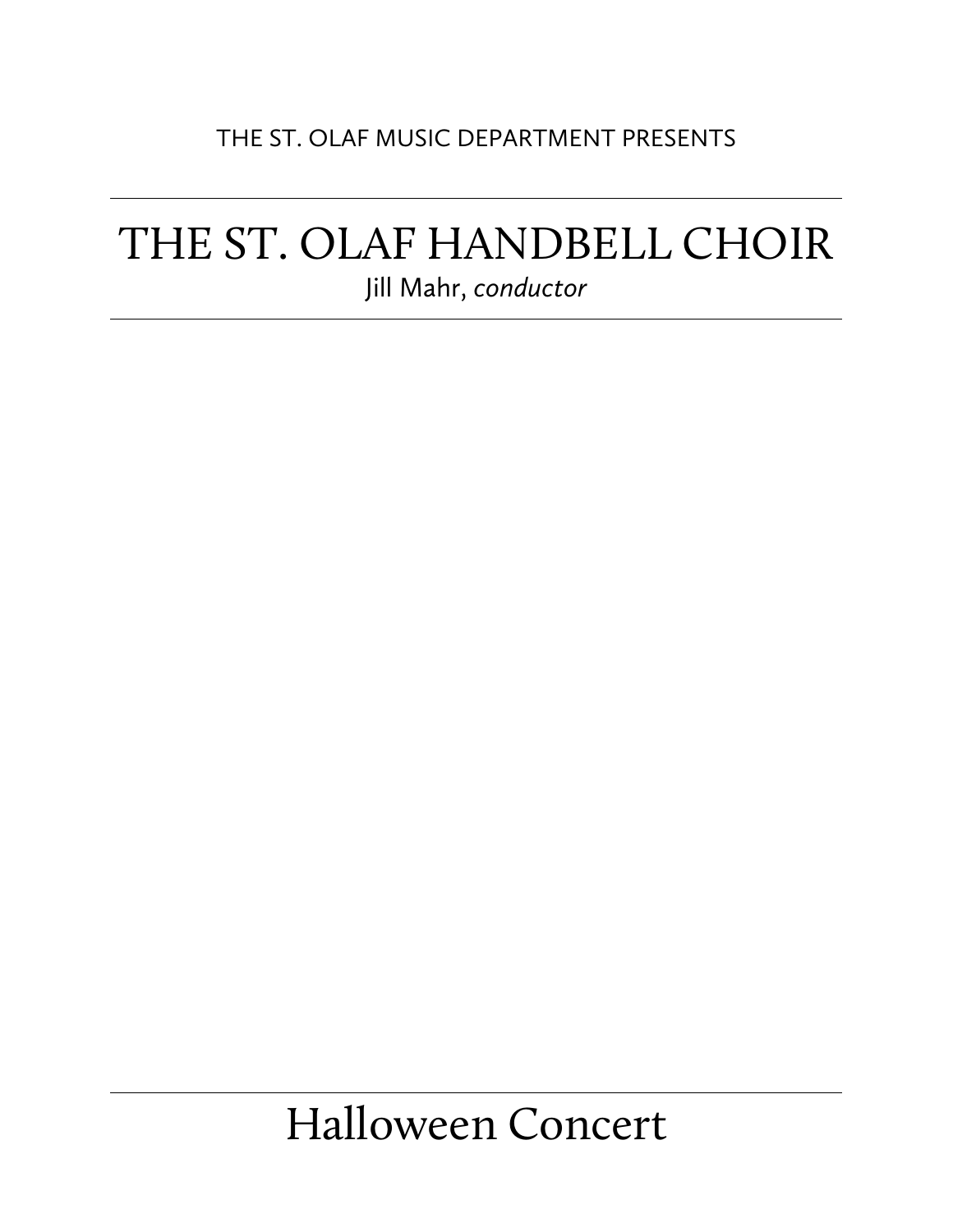## **PROGRAM**

# Jill Mahr, *conductor*

| <b>The Muppet Show Theme</b>     |                                                                 | Jim Henderson/Sam Pottle<br>arr. Brian Tervo  |
|----------------------------------|-----------------------------------------------------------------|-----------------------------------------------|
| <b>Spongebob Square Pants</b>    | Blaise Smith, Derek Drymon, Mark Harrison, Stephen Hillenburg   | arr. Brian Childers                           |
| <b>Danse Macabre</b>             |                                                                 | Camille Saint Saëns<br>arr. Michael R. Keller |
| <b>Carnivale</b>                 |                                                                 | Michael J. Glasgow                            |
| In the Hall of the Mountain King |                                                                 | <b>Edvard Grieg</b><br>arr. Michael Keller    |
| <b>Speechless</b>                |                                                                 | Alan Menken<br>arr. Michael J. Glasgow        |
| You've Got a Friend in Me        |                                                                 | <b>Randy Newman</b><br>arr. Bob Burroughs     |
| <b>Under the Sea</b>             |                                                                 | Alan Menken<br>arr. Kevin McChesney           |
| <b>Pirates of the Caribbean</b>  |                                                                 | Klaus Badelt<br>arr. Kevin McChesney          |
| <b>Ghostbusters</b>              |                                                                 | Ray Parker Jr.<br>arr. Andrew Hess '15        |
|                                  | <b>Selections from Harry Potter and the Prisoner of Askaban</b> | John Williams<br>arr. Andrew Hess '15         |